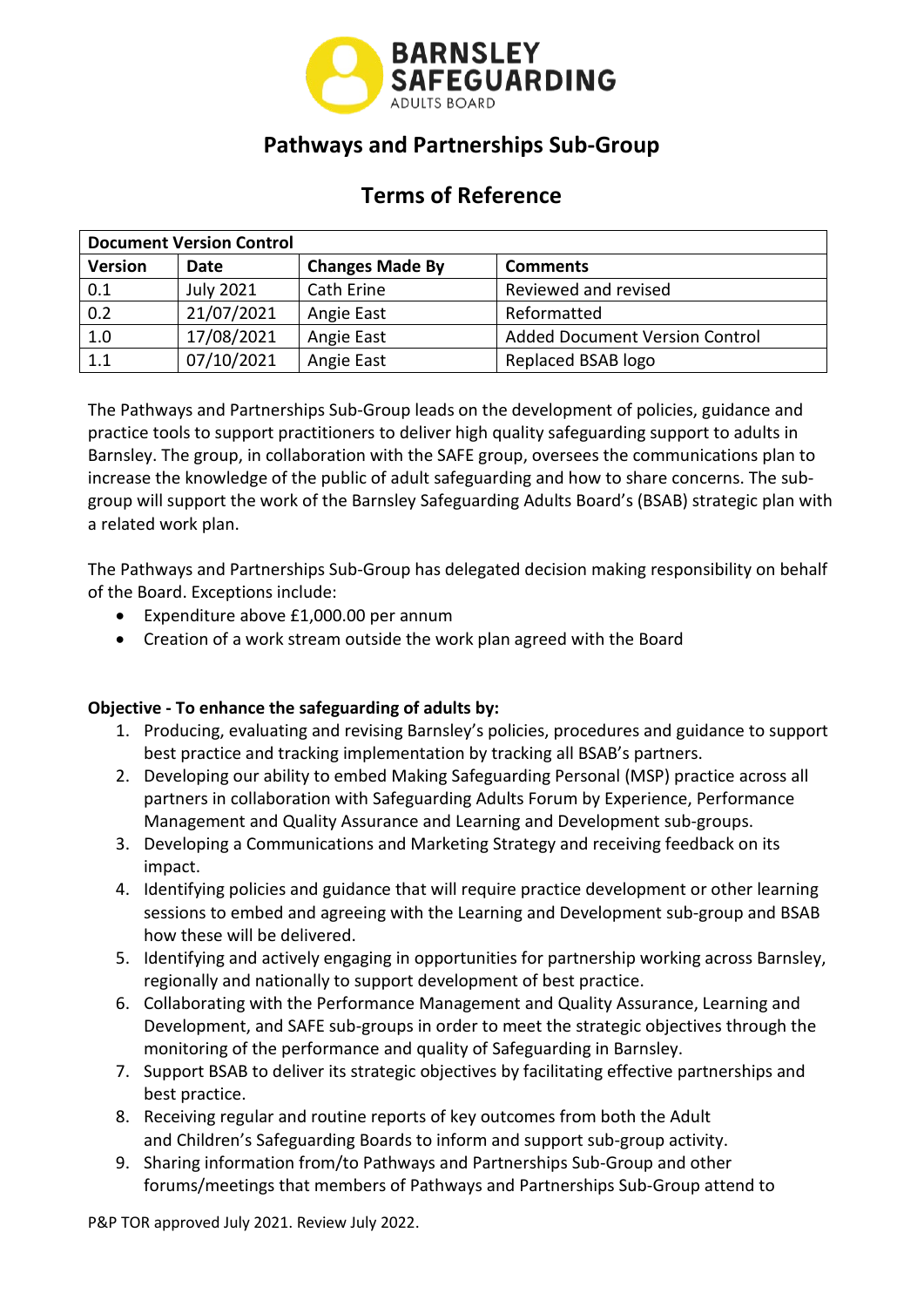information. increase our ability to respond to issues and more effectively cascade safeguarding

### **Reporting requirements and frequency of meetings**

The sub-group will meet on a bi-monthly basis between board meetings, with additional meetings arranged as and when necessary to meet the reporting and delivery requirements.

The sub-group will escalate to the Safeguarding Adult Board Chair any urgent concerns identified between routine Board reports.

The sub-group is required to maintain a forward plan of work and set time aside to:

- 1. Review Terms of Reference;
- 2. Review its achievements and challenges to assess and evaluate its effectiveness, and to inform continuous improvement;
- 3. Consider its future requirements including decision making parameters and budgetary responsibilities.

The meeting will be structured to ensure the full participation of representatives from all partners. The sub-group Chair or Vice Chair will provide a written report supported by contributions from sub-group members to every Safeguarding Adults Board meeting.

 Members of the sub-group reserve the right to convene an extraordinary meeting if required. All meetings will be minuted and minutes will be supplied to BSAB.

#### **Chair and Vice Chair**

 The Chair is endorsed by the Safeguarding Adults Board and must attend the Safeguarding Adults Board.

 The Chair will retain tenure for three years; the Vice Chair will replace the Chair at the end of the third year. A new Vice Chair will be appointed from within the sub-group membership.

 The change in Chair will be co-ordinated with that of the Chair of the Performance Management and Quality Assurance and the Learning and Development Sub-Groups of the Safeguarding Adult Board to reduce the incidence of Chairs changing in the same year.

#### **Membership and Attendance**

 The Pathways and Partnership sub-group will consist of members nominated by the Safeguarding voluntary agencies with the ability to co-opt members for specific areas of activity. Adults Board member organisations. It will consist of a core group of statutory, independent and

 Attendance at the sub-group will be monitored and recorded via a RAG rated attendance sheet. In the case of non-attendance by a member or deputy for two or more meetings, this will be brought to the attention of the Safeguarding Adult Board.

P&P TOR approved July 2021. Review July 2022.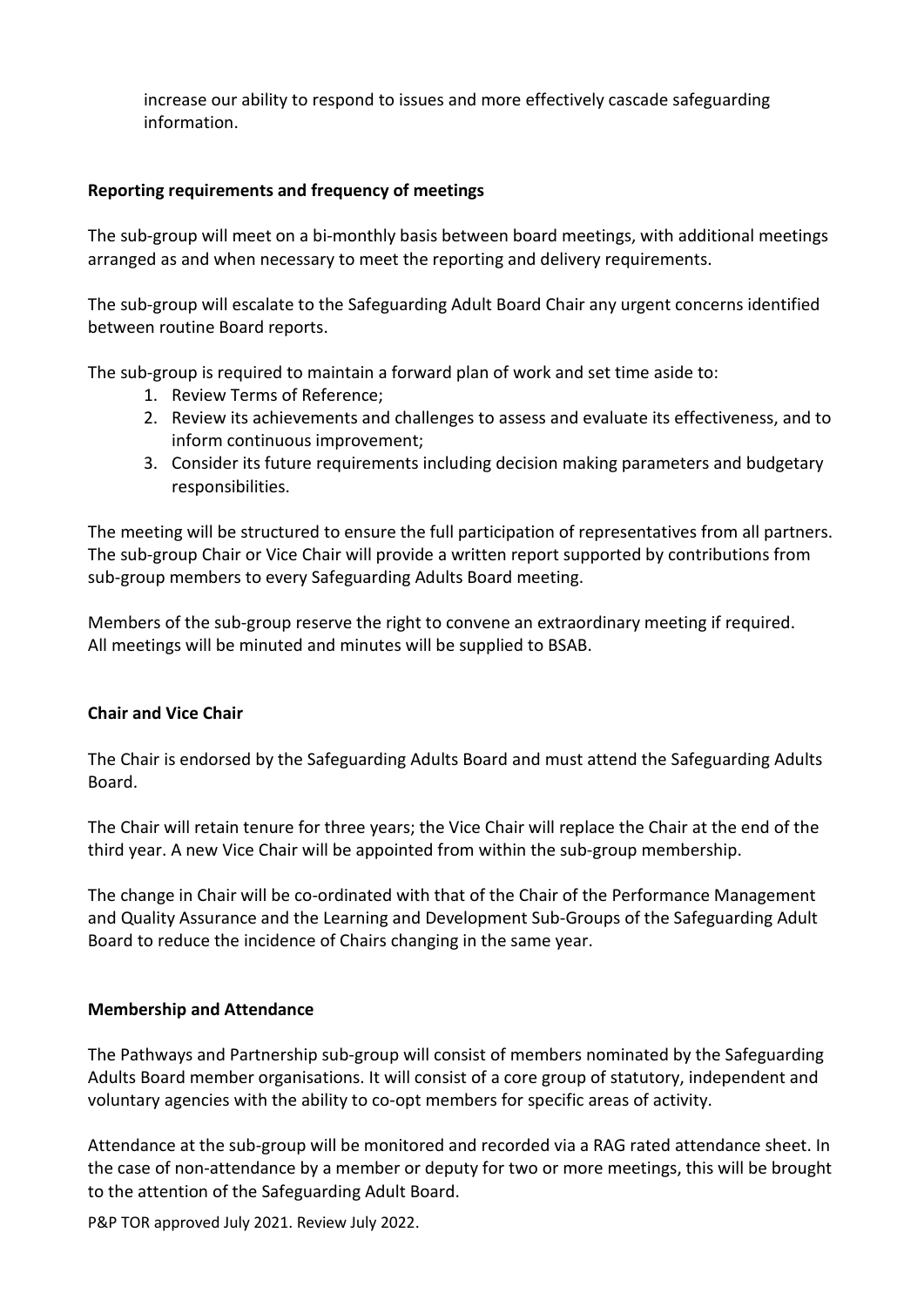## **Quoracy**

Decisions can only be taken if the meeting is quorate; quoracy will be achieved if the following criteria are met:

- Presence of Chair or Vice Chair, and
- Representation of 50% of the Pathways and Partnership group membership, excluding the Chair of the meeting.

The BSAB will be informed of all non-quorate meetings.

#### **Co-ordination and Support**

 This will be provided by the Safeguarding Adults Board Manager and BMBC Safeguarding Adults Business Support.

 Members will be given 7 days following the release of meeting minutes in which to give comments after which time the minutes will be classed as a true and accurate record of the meeting.

Date Terms of Reference agreed July 2021

**July 2022** Review date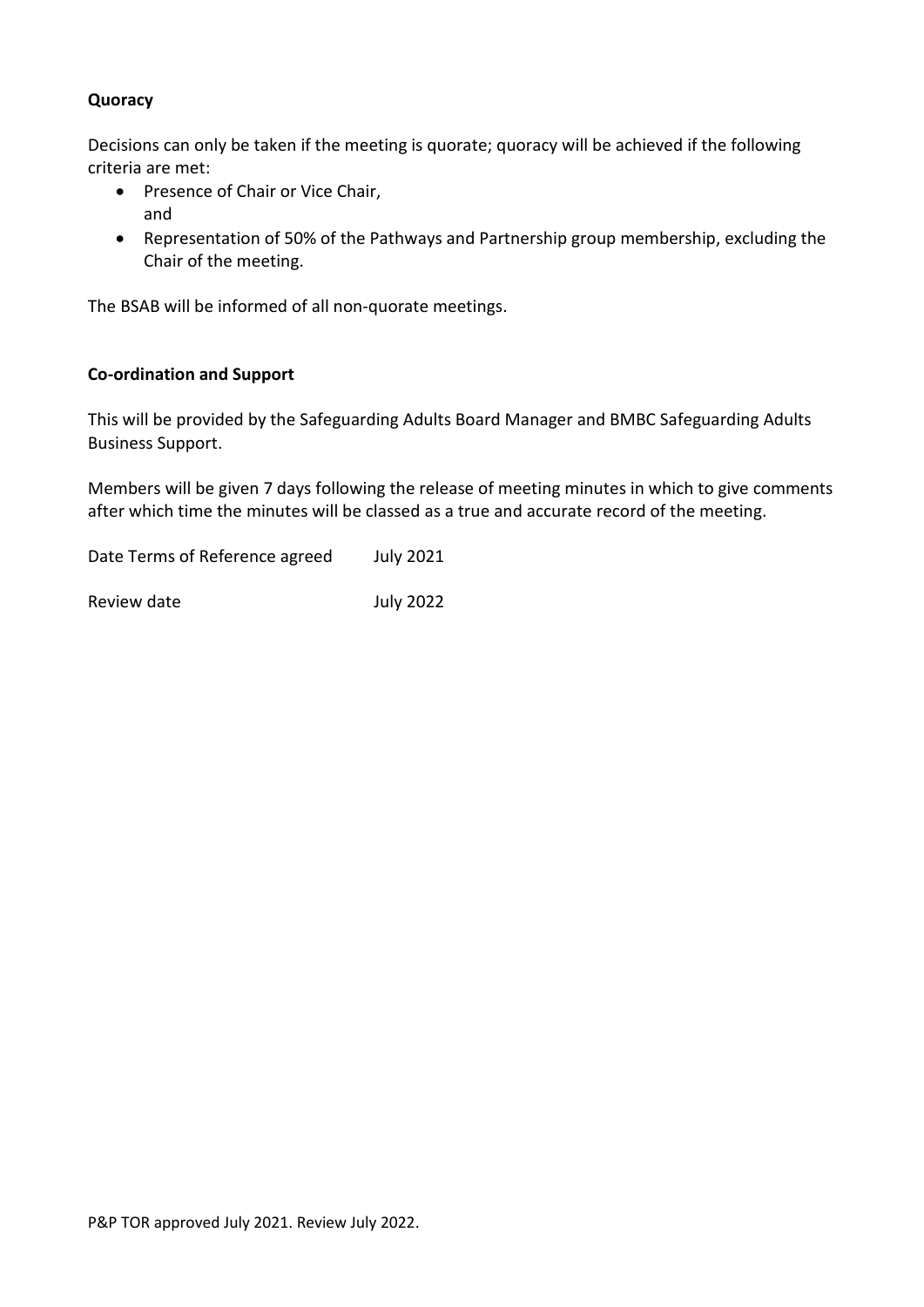

# **Learning and Development Sub-Group**

# **Membership**

| <b>Standing Members</b>                                        |                                                                    |                                |  |  |  |
|----------------------------------------------------------------|--------------------------------------------------------------------|--------------------------------|--|--|--|
| <b>Role</b>                                                    | <b>Organisation</b>                                                | <b>Substitute member</b>       |  |  |  |
| Head of Service (Chair)                                        | <b>ASC</b>                                                         | <b>Vice Chair</b>              |  |  |  |
| <b>Specialist Safeguarding Advisor (Vice</b><br>Chair)         | <b>BHNFT</b>                                                       | Safeguarding Adults Advisor    |  |  |  |
| Safeguarding Adults Board Manager                              | <b>BMBC</b>                                                        | No Substitute                  |  |  |  |
| Housing Management Team Leader                                 | Berneslai Homes                                                    | <b>Housing Management</b>      |  |  |  |
| Detective Chief Inspector                                      | South Yorkshire Police                                             | <b>TBC</b>                     |  |  |  |
| <b>Commissioning Manager, Healthier</b><br>Communities         | <b>BMBC</b>                                                        | <b>Commissioning Manager</b>   |  |  |  |
| Named Nurse Safeguarding Adults                                | South West Yorkshire<br>Partnership NHS<br><b>Foundation Trust</b> | Safeguarding Nurse SWYPFT      |  |  |  |
| Safeguarding Representative                                    | <b>Barnsley College</b>                                            | Safeguarding<br>Representative |  |  |  |
| Health and Wellbeing Principal, Public<br>Health               | <b>BMBC</b>                                                        | <b>TBC</b>                     |  |  |  |
| <b>Customer Forum Representative</b>                           |                                                                    | <b>TBC</b>                     |  |  |  |
| Project Manager                                                | <b>IDAS</b>                                                        | <b>TBC</b>                     |  |  |  |
| Area Manager                                                   | <b>Barnsley Recovery Steps</b>                                     | Safeguarding Lead              |  |  |  |
| <b>Vice Chair</b>                                              | Healthwatch                                                        | <b>TBC</b>                     |  |  |  |
| <b>Communications and Marketing</b><br><b>Business Partner</b> | <b>BMBC</b>                                                        | <b>TBC</b>                     |  |  |  |
| Safeguarding Lead                                              | Spectrum CIC                                                       | <b>TBC</b>                     |  |  |  |
| Service Manager - by invitation                                | Cloverleaf                                                         | <b>TBC</b>                     |  |  |  |
| <b>Team Manager</b>                                            | Community<br><b>Rehabilitation Company</b>                         | <b>TBC</b>                     |  |  |  |
| Local Partnership Manager                                      | Department for Work                                                | <b>TBC</b>                     |  |  |  |

P&P TOR approved July 2021. Review July 2022.